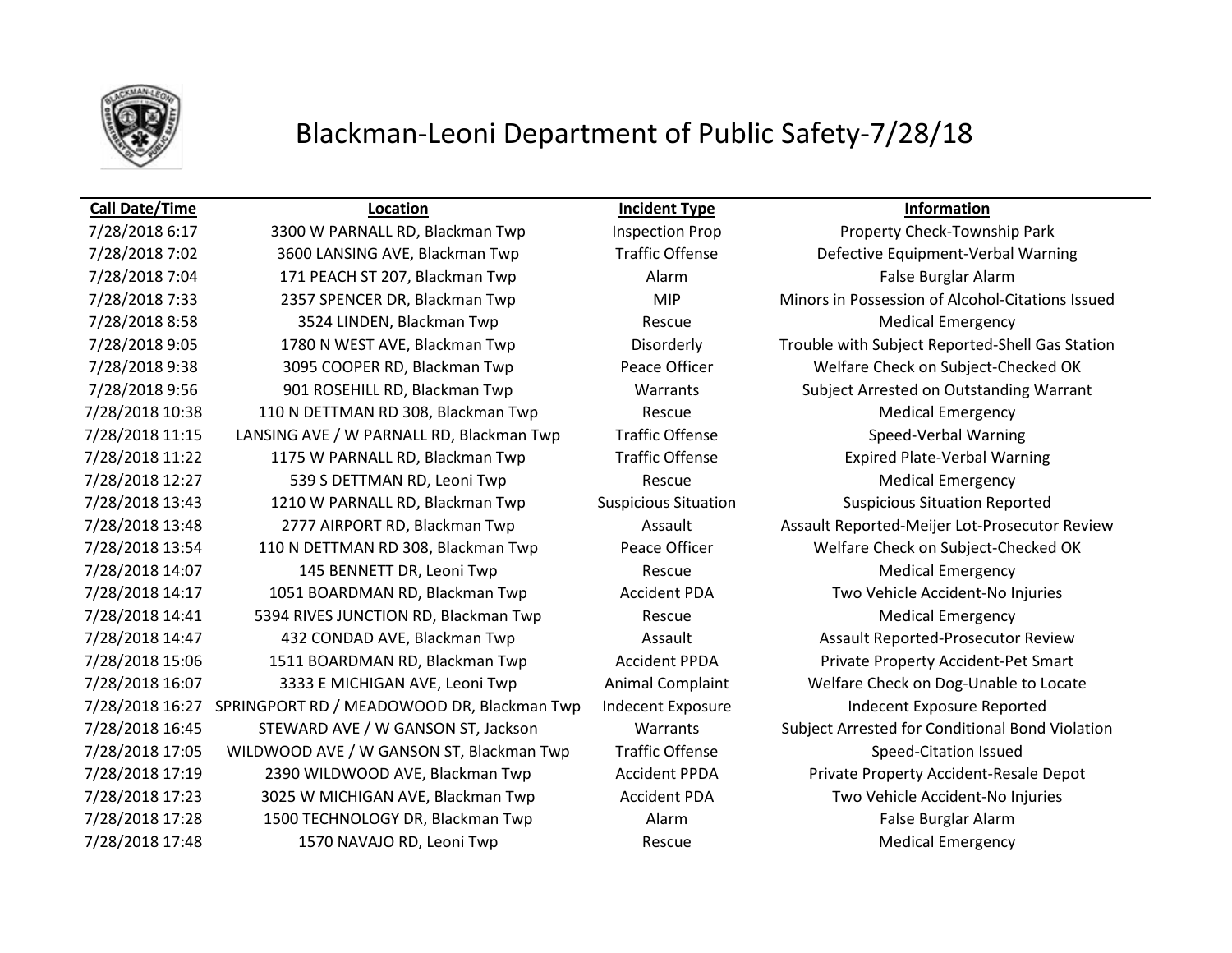

## Blackman-Leoni Department of Public Safety-7/28/18

### **Call Date/Time Location Incident Type Information**

7/28/2018 18:04 578 ANDREW AVE, Blackman Twp Rescue Medical Emergency 7/28/2018 18:12 3140 E MICHIGAN AVE, Leoni Twp Rescue Rescue Medical Emergency 7/28/2018 19:06 1222 JACKSON XING, Jackson Motorist Assist Motorist Assist-Kohl's Parking Lot 7/28/2018 19:23 3212 HOYER RD, Leoni Twp Loud Music Loud Music-Verbal Warning 7/28/2018 20:07 4453 RIVES JUNCTION RD, Blackman Twp Traffic Offense Speed-Verbal Warning 7/28/2018 20:16 HENDEE RD / RIVES JUNCTION RD, Blackman Twp Traffic Offense Speed-Verbal Warning 7/28/2018 20:25 2948 KEY ST, Blackman Twp Larceny Larceny Reported-Handgun Stolen 7/28/2018 20:34 PAGE AVE / S SUTTON RD, Leoni Twp Traffic Offense Speed-Verbal Warning 7/28/2018 20:47 LANSING AVE / MURPHY ST, Blackman Twp Traffic Offense No Cycle Endorsement-Citation Issued 7/28/2018 20:51 3300 W PARNALL RD, Blackman Twp Inspection Prop Property Check-Township Park 7/28/2018 20:57 ANN ARBOR RD / SYCAMORE ST, Leoni Twp Assist Assist Assist to Michigan State Police-Traffic Stop 7/28/2018 21:03 MCGILL RD / O'LEARY RD, Blackman Twp Traffic Offense Defective Equipment-Verbal Warning 7/28/2018 21:07 ANN ARBOR RD / N SUTTON RD, Leoni Twp Traffic Offense Suspended License-Citation Issued 7/28/2018 21:09 N ELM RD / OLEARY RD, Blackman Twp Traffic Offense Speed-Citation Issued 7/28/2018 21:16 2815 E MICHIGAN AVE, Blackman Twp Alarm False Burglar Alarm 7/28/2018 21:30 1780 N WEST AVE, Blackman Twp Traffic Offense Unregistered Vehicle-Citation Issued 7/28/2018 21:54 3300 SPIREA CT 520, Blackman Twp Rescue Medical Emergency 7/28/2018 21:59 242 AMOS ST, Blackman Twp Peace Officer Welfare Check on Subject-Checked OK 7/28/2018 22:11 5991 MURRAY RD, Blackman Twp Rescue Rescue Medical Emergency 7/28/2018 22:22 4007 BRIGGS CT, Blackman Twp Assault Assault Assault Reported-Prosecutor Review 7/28/2018 22:45 3294 FALLSMOOR ST, Blackman Twp Rescue Medical Emergency 7/28/2018 22:46 W PARNALL RD / CLINTON WAY, Blackman Twp Traffic Offense Improper Lane Use-Verbal Warning 7/28/2018 22:47 2001 SHIRLEY DR, Blackman Twp Disorderly Subjects Refusing to Leave-Super 8 Motel 7/28/2018 23:04 4226 JANE DR, Leoni Twp Loud Music Loud Music-Verbal Warning 7/28/2018 23:06 3333 E MICHIGAN AVE, Leoni Twp Disorderly Disorderly Person-Meijer-Citation Issued 7/28/2018 23:23 160 LUMLEY AVE, Leoni Twp Peace Officer Welfare Check on Subject-Checked OK 7/28/2018 23:47 913 NAPOLEON RD, Leoni Twp Suspicious Situation Suspicious Vehicles Reported-Checked OK 7/28/2018 23:52 3517 CHERRY BLOSSOM DR, Blackman Twp Rescue Medical Emergency